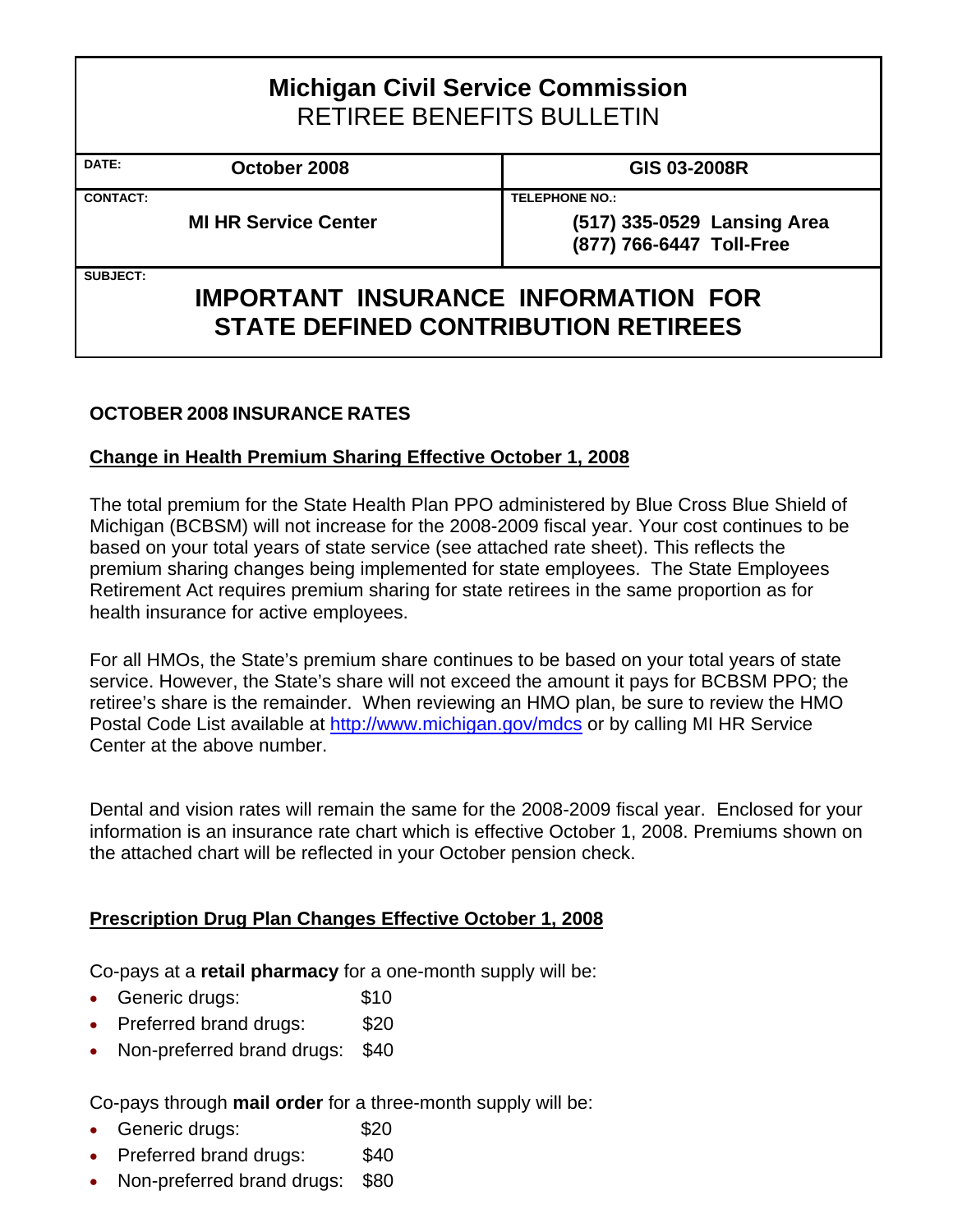The Generics Preferred<sup>1</sup> and Step Therapy<sup>2</sup> programs will also be added effective October 1, 2008.

- 1. **Generics Preferred Program**: Under the Generics Preferred Program, if a generic drug is available and the prescription is written as DAW (dispense as written), your doctor will need to provide medical justification supporting the brand name drug. If there is no justification why you cannot take the generic, you can still receive the brand name drug but will pay the applicable brand name co-pay and the cost difference between the generic and the brand-name prescription.
- 2. **Step Therapy**: In Step Therapy, the covered drugs you take are organized into a series of "steps" with your doctor approving and writing your prescriptions throughout the process. The program usually starts with generic drugs in the "first step," while more expensive brand name drugs are usually covered in the "second step" of treatment. If you have previously used a "first step" prescription drug and the drug has proven to be ineffective, a "second step" prescription drug may be used.

**NOTE**: The prescription drug plan changes apply only to those members enrolled in the State Health Plan PPO or the Medicare Plus Blue Group Plan. It does not apply to members enrolled in an HMO. Express Scripts, Inc. (ESI) will be mailing more information on the programs. For additional questions, call ESI at (800) 296-6032.

## **Health Plan Changes Effective January 1, 2009**

- In-network office visits under the State Health Plan PPO and office visits under the Medicare Plus Blue Group such as physician office, office consultation, chiropractic spinal manipulation, urgent care, and hearing care will be subject to a \$15 co-pay.
- A \$50 emergency room co-pay will be required if the State Health Plan PPO or Medicare Plus Blue Group member is not admitted to the hospital.
- The in-network deductible for non-Medicare, State Health Plan PPO members will be \$300 per individual and \$600 per family. The out-of-network deductible will be \$600 per individual and \$1,200 per family.
- The deductible for Medicare members in the Medicare Plus Blue Group plan will be \$300 per individual.

## **RETIREES AND DEPENDENTS WHO ARE MEDICARE ELIGIBLE**

#### **Medicare Parts A and B**

Once you become eligible for Medicare, you will be enrolled in the Medicare Plus Blue Group. Medicare automatically enrolls you in Parts A and B. You must remain enrolled in Medicare Parts A and B to continue your health care coverage as a retiree. If you decline Medicare Part B, you may be **financially responsible** for up to 80% of your health care claims. Be sure to submit a copy of your Medicare card to the Office of Retirement Services (ORS).

#### **HMO Enrollments**

When you or your dependent become eligible for Medicare, you will need to submit an application for your HMO's Medicare Advantage plan, if you wish to remain enrolled in your HMO. If your HMO does not offer a Medicare Advantage plan; or if a Medicare Advantage plan is not available in your area, you may select the BCBSM's Medicare Plus Blue Group Plan.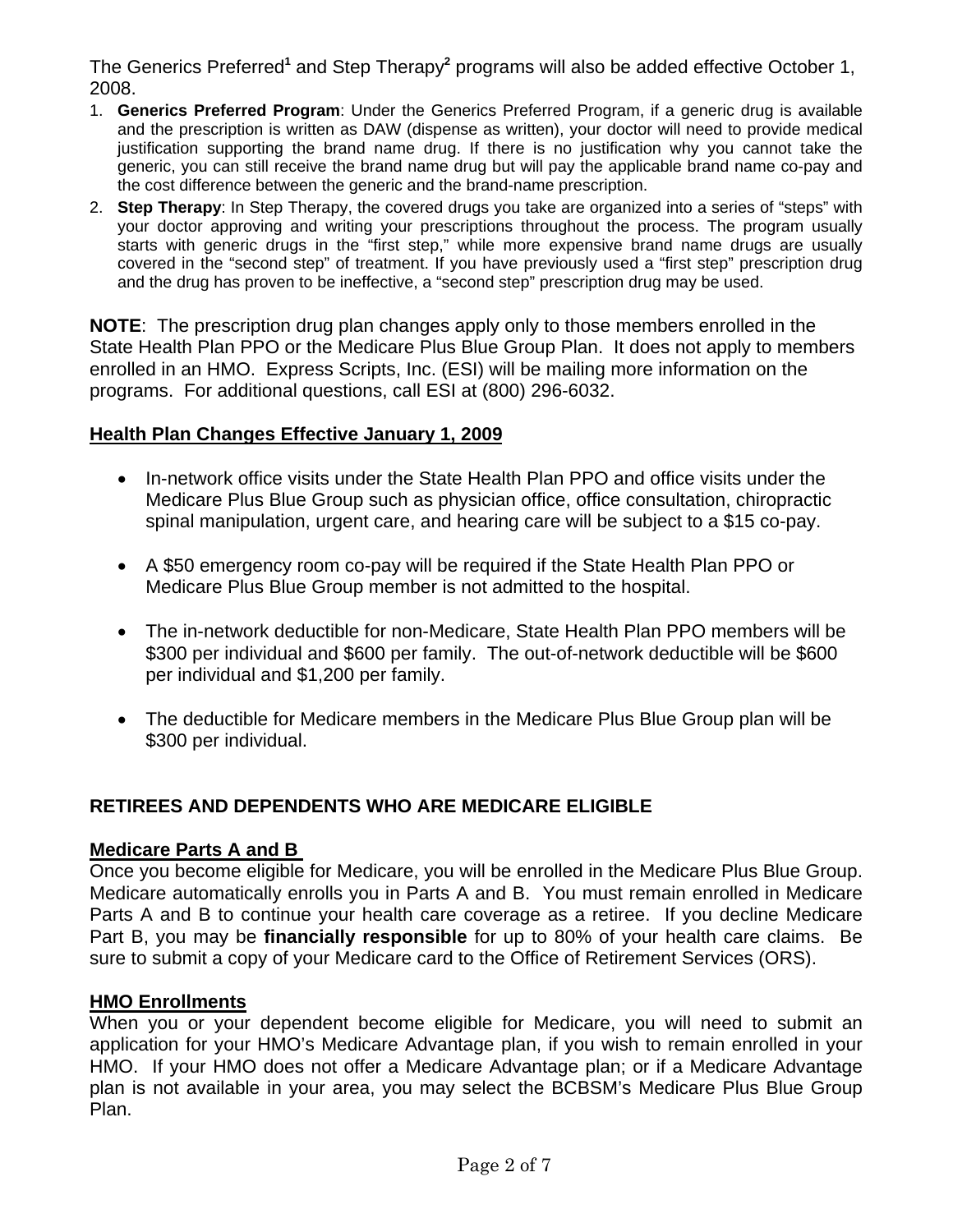## **CHANGING INSURANCE CARRIERS**

If you wish to make changes to your State Health, Dental or Vision plans, use the following forms available on the ORS website at www.michigan.gov/ors. Please send your completed form to ORS.

• Use the insurance application to enroll in the State Health Plan BCBSM PPO, State Dental plan or Vision plan or to add or delete dependents on your insurances.

To enroll in a HMO, request the enrollment form directly from the HMO. HMO contact information is included with this mailing. Send your completed form to ORS.

As a retiree, you are not restricted to an open enrollment window for making changes to your health insurance plan. Changes are subject to a "rolling enrollment window" with the following changes subject to a **six-month waiting period**:

- A. The retiree is enrolled in an HMO and wants to enroll in the State Health Plan PPO.
- B. The retiree does not notify ORS within 30 days of the date of event (marriage, death, divorce or involuntary loss of coverage).
- C. The retiree is currently not enrolled in any insurance plan.

The six-month waiting period **is waived** when:

- A. The retiree is enrolled in the State Health Plan PPO and wants to enroll in an HMO.
- B. The retiree is currently in an HMO and wants to transfer to a different HMO.
- C. The retiree is enrolled in an HMO and is moving out of the service area.
- D. The retiree notifies ORS within 30 days of the date of event (marriage, death, divorce or involuntary loss of coverage).

## **ADDITIONAL STATE HEALTH PLAN PPO AND MEDICARE PLUS BLUE GROUP INFORMATION**

#### **Durable Medical Equipment and Prosthetic and Orthotic Devices**

Through these programs, you can obtain durable medical equipment, medical supplies, and prosthetic and orthotic devices.

#### **For non-Medicare State Health Plan PPO Members - SUPPORT Program (800) 321-8074**

Benefits are covered at 100% within the Michigan network. Out-of-state benefits are covered at 90%.

#### **For Medicare Plus Blue Group Plan Members - DMEnsions (888) 828-7858**

Benefits are covered at 100% at DME facilities that accept the Medicare Plus Blue Group card.

#### **Blue Health Connection**

This disease management program provides health educational materials, online health resources, a smoking cessation program and a 24-hour nurse help line. For non-Medicare State Health Plan PPO members call (800) 775-2583.

For Medicare Plus Blue Group members call (877) 922 9355.

#### **CuraScript for Specialty Drugs (888) 773-7376**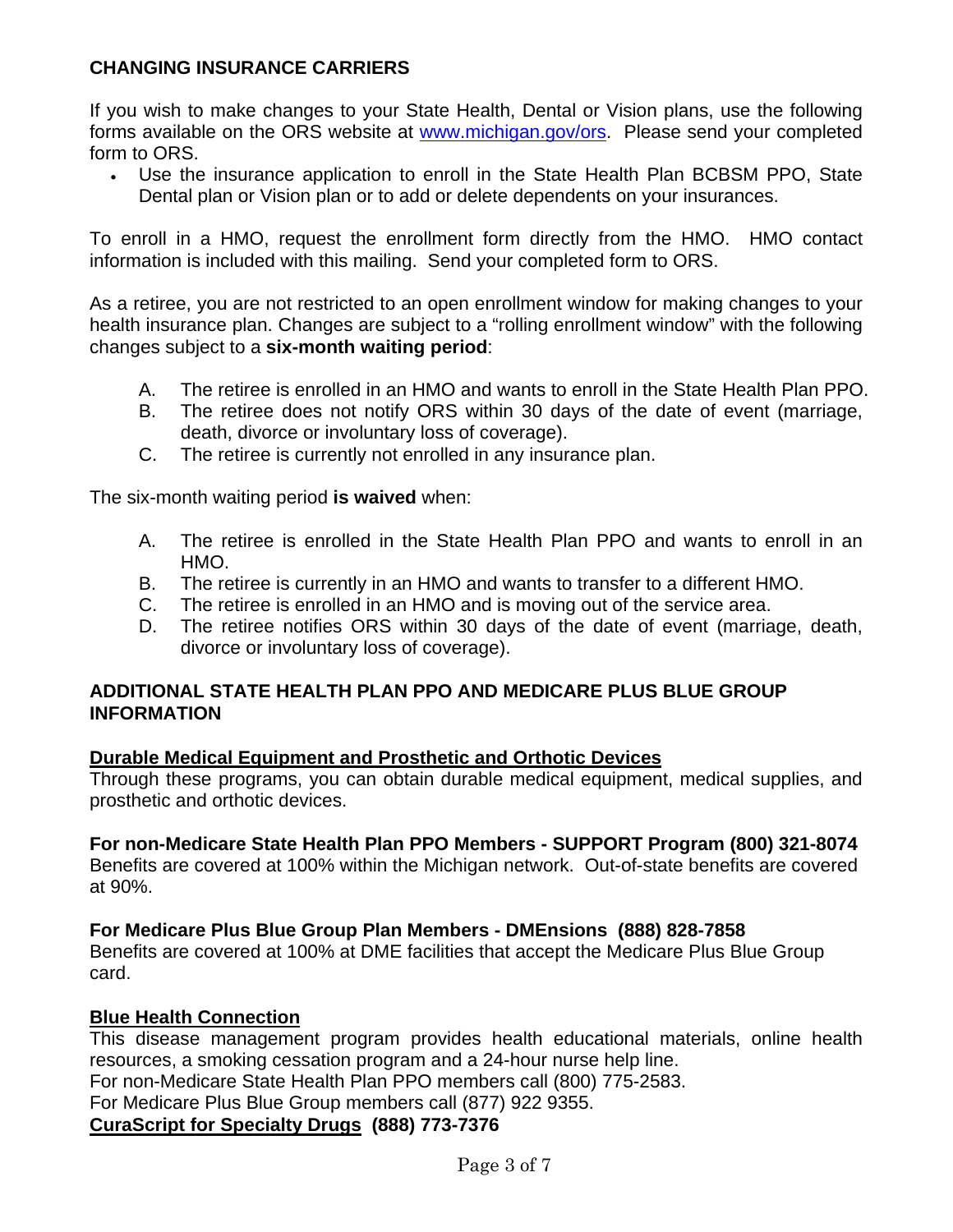CuraScript is the provider for oral and injectable *specialty* medications. You will have a dedicated Patient Care Coordinator to make sure you receive optimum care. Drugs can be delivered directly to your home or to your physician's office. Express Scripts will continue as your mail order provider for your non-specialty prescription drugs.

## **ACCESSING INFORMATION ON-LINE**

To view the Benefit Guide for the State of Michigan Retirees' State Health Plan PPO on-line, go to www.michigan.gov/mdcs. From the links at the left, click on "Employee Benefits", "Benefit Booklets", "State Health Plan Benefit Information", then "Retirees State Health Plan PPO" from the list of options in the center of the page.

To view information regarding Medicare Plus Blue Group, go to [www.michigan.gov/mdcs](http://www.michigan.gov/mdcs). From the links on the left, click on "Employee Benefits", then "Medicare Plus Blue Group (for State of Michigan Retirees) from the list of options in the center of the page.

To view information about an HMO, go to www.michigan.gov/mdcs. From the links at the left, click on "Employee Benefits", "Benefit Booklets", "State Health Plan Benefit Information", and then "Health Maintenance Organization Plans" from the list of options in the center of the page and select an HMO plan to view.

#### **QUESTIONS**

Questions regarding the information in this bulletin can be directed to MI HR Service Center toll-free at (877) 766-6447 or in the Lansing area at (517) 335-0529.

| <b>STATE SPONSORED GROUP INSURANCE PLAN</b><br><b>BENEFIT ADMINISTRATORS FOR RETIREES</b>                                                                                                                          |                                                                                                                                                                                       |  |
|--------------------------------------------------------------------------------------------------------------------------------------------------------------------------------------------------------------------|---------------------------------------------------------------------------------------------------------------------------------------------------------------------------------------|--|
| <b>BLUE CROSS BLUE SHIELD OF MICHIGAN</b><br><b>State Health Plan PPO</b><br><b>BCBSM State of Michigan Service Center</b><br>(800) 843-4876<br>www.bcbsm.com<br><b>Medicare Plus Blue Group</b><br>(888) 322-5557 | <b>MANAGED PHARMACY/MAIL SERVICE</b><br><b>PRESCRIPTION DRUG PROGRAM</b><br><b>Express Scripts</b><br>(800) 505-2324<br>www.express-scripts.com                                       |  |
| <b>STATE VISION PLAN</b><br><b>BCBSM State of Michigan Service Center</b><br>(800) 843-4876<br>www.bcbsm.com                                                                                                       | <b>DURABLE MEDICAL EQUIPMENT</b><br>(For State Health Plan PPO Members Only)<br>SUPPORT - (800) 321-8074<br>(For Medicare Plus Blue Group Members Only)<br>DMEnsions - (877) 922 9355 |  |
| <b>STATE DENTAL PLAN</b><br>Delta Dental Plan of Michigan<br>(800) 524-0150<br>www.deltadentalmi.com                                                                                                               | <b>MENTAL HEALTH/SUBSTANCE ABUSE</b><br><b>SERVICES</b><br>Magellan Behavioral of Michigan<br>(866) 503-3158<br>www.magellanassist.com                                                |  |

#### **HEALTH MAINTENANCE ORGANIZATIONS (HMOs)**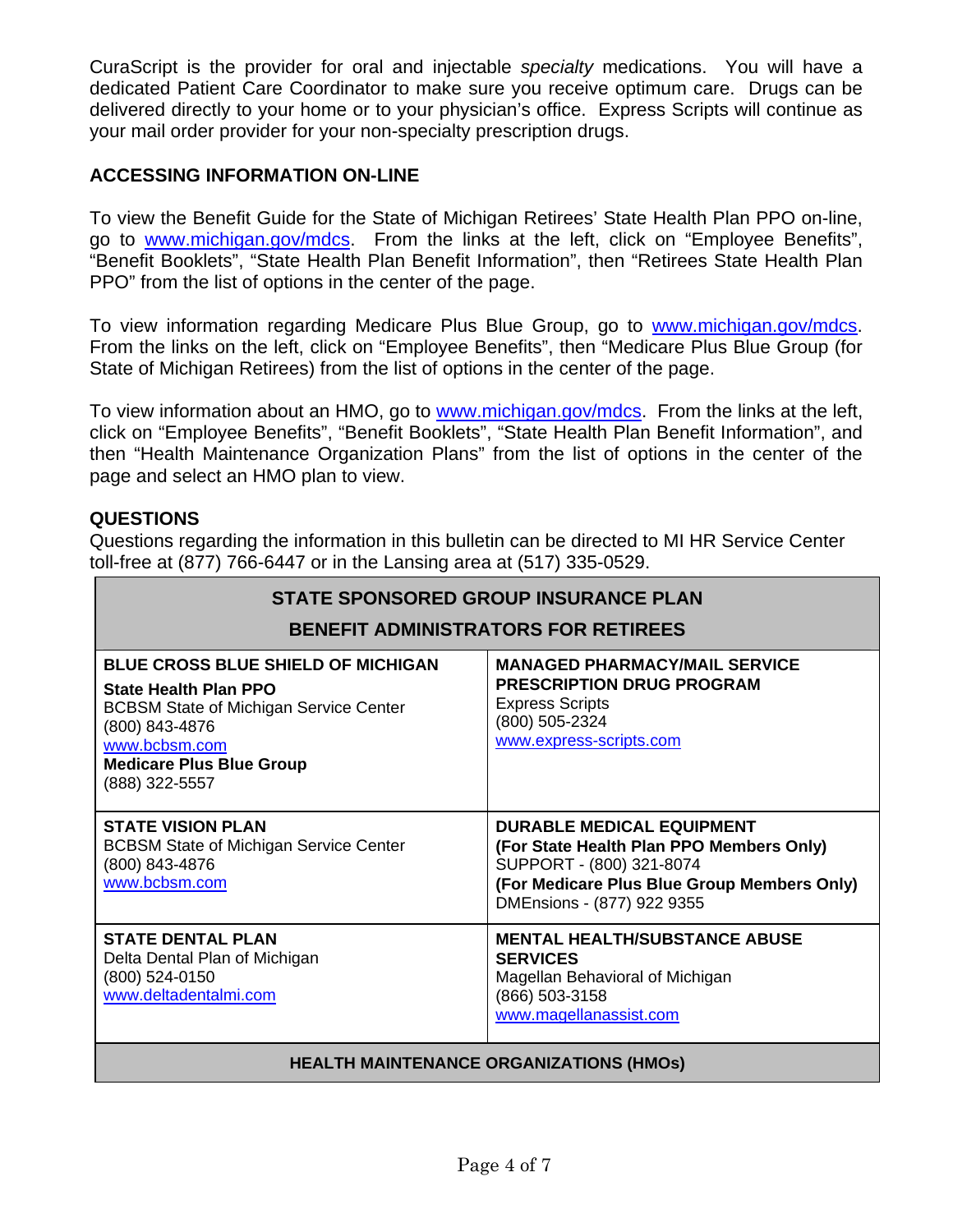| <b>Blue Care Network, Great Lakes</b><br><b>Blue Care Network, Mid-Michigan</b><br><b>Blue Care Network, East Michigan-Flint</b><br><b>Blue Care Network, East Michigan-Saginaw</b><br><b>Blue Care Network, Southeast Michigan</b><br>(800) 662-6667<br><b>BCN Advantage</b><br>(800) 450-3680<br>www.mibcn.com | <b>Physicians Health Plan of Mid-Michigan</b><br>(Lansing)<br>(800) 832-9186 or (517) 364-8500<br>www.phpmm.org                                                                                                             |  |
|------------------------------------------------------------------------------------------------------------------------------------------------------------------------------------------------------------------------------------------------------------------------------------------------------------------|-----------------------------------------------------------------------------------------------------------------------------------------------------------------------------------------------------------------------------|--|
| <b>HealthPlus of Michigan</b><br>Flint (800) 332-9161<br>Saginaw (800) 942-8816<br><b>HealthPlus Senior</b><br>(800) 332-9161<br>www.healthplus.com                                                                                                                                                              | <b>Priority Health, West</b><br><b>Priority Health, East</b><br><b>Priority Health, South</b><br>(800) 446-5674 or (616) 942-1221<br><b>PriorityMedicare</b><br>(888) 389-6648 or (616) 464-8820<br>www.priority-health.com |  |
| <b>Health Alliance Plan</b><br>(800) 422-4641 or (313) 872-8100<br><b>HAP Senior Plus</b><br>(800) 801-1770 or (313) 664-7015<br>www.hap.org                                                                                                                                                                     |                                                                                                                                                                                                                             |  |
| <b>STATE OF MICHIGAN</b>                                                                                                                                                                                                                                                                                         |                                                                                                                                                                                                                             |  |
| <b>Office of Retirement Services</b><br>P.O. Box 30171<br>Lansing, MI 48909<br>(800) 381-5111<br>Notice of Creditable Prescription Drug Coverage                                                                                                                                                                 | <b>Employee Benefits Division</b><br>P.O. Box 30002<br>Lansing, MI 48909<br>(800) 505-5011                                                                                                                                  |  |

# $\bm{\mathit{x}}$ reditable Prescription Drug Coverage For Medicare-Eligible Employees, Retirees, and Dependents Enrolled in the State of Michigan Health Plans **October 1, 2008**

This notice is for all current State employees, retirees, and dependents with prescription drug coverage under a health plan offered by the State of Michigan [including the State Health Plan PPO, Medicare Plus Blue Group and approved Health Maintenance Organizations (HMOs)] who are Medicare-eligible or will become Medicare-eligible within the next 12 months.

#### **IF YOU ARE NOT MEDICARE-ELIGIBLE AND WILL NOT BECOME MEDICARE-ELIGIBLE IN THE NEXT 12 MONTHS, YOU MAY DISREGARD THIS NOTICE.**

If you are eligible for Medicare, you can enroll in a Medicare Part D prescription drug plan (Part D Plan) when you first become eligible for Medicare and each year thereafter between November 15 and December 31. All Part D Plans provide at least a standard level of coverage set by Medicare. You must decide whether to enroll in a Part D Plan or keep your State Health Plan prescription drug coverage. This notice gives important information to help you decide:

1. The State of Michigan has determined that the prescription drug coverage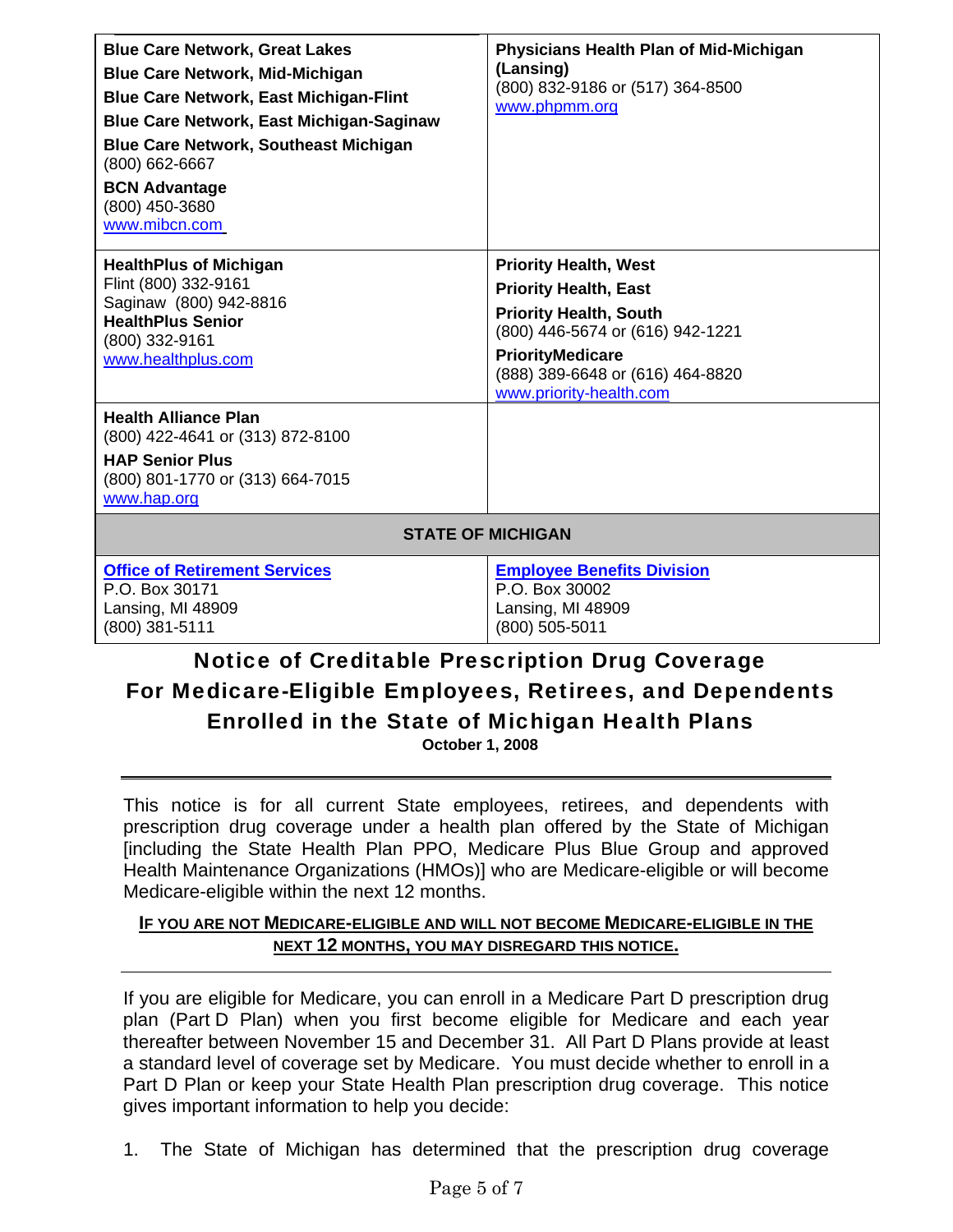provided under its health plans is, on average for all plan participants, expected to pay out at least as much as the standard Medicare prescription drug coverage and is, therefore, considered creditable coverage.

- 2. Because the prescription drug coverage under the State health plans is creditable coverage, you can keep your State Health Plan prescription drug coverage; you do not have to enroll in a Part D Plan.
- 3. If you decide to enroll in a Part D Plan, you will not have to pay a penalty to enroll for Part D Plan coverage, unless you do not join the Part D Plan within 63 days after your State health plan prescription drug coverage ends.
- 4. Your current State Health Plan coverage pays for other health expenses (hospitalizations, doctor visits, etc.) in addition to prescription drugs. You will still be eligible to receive these other benefits if you choose to enroll in a Part D Plan.
- 5. If you decide to enroll in a Part D Plan, **your prescription drug coverage under the State health plan will stop** and we cannot guarantee that you will be eligible to restore coverage if you later discontinue your Part D Plan.
- 6. **You do not need to take any action if you wish to continue your prescription drug coverage under your current State health plan.**

**Please keep this Notice. If you enroll in a new Part D Plan approved by Medicare, you may be required to provide a copy of this Notice to avoid paying a higher premium amount.** 

## **This Notice of Creditable Coverage is provided by the Michigan Civil Service Commission, Employee Benefits Division, P.O. Box 30002, Lansing, MI 48909.**

For questions regarding **this notice only** (and not general Medicare information), please call the MI HR Service Center at (517) 335-0529 or (877) 766-6447 or TDD for the hearing impaired (517) 241-8046. You will receive this notice annually. You also may request a copy from the Employee Benefits Division or print a copy of this notice from the Employee Benefits section of the Michigan Civil Service Commission website at www.michigan.gov/mdcs.

# **WHERE TO GET MORE INFORMATION ABOUT MEDICARE PART D:**

More detailed information about Medicare plans that offer prescription drug coverage is in the "Medicare & You" handbook. You will get a copy of the handbook in the mail every year from Medicare. You may also be contacted directly by Medicare prescription drug plans. For more information about Medicare prescription drug plans:

- 1. Visit www.medicare.gov for personalized information. The "Medicare & You" booklet is also available for download on this site.
- 2. Call 1-800-MEDICARE (1-800-633-4227) or 1-877-486-2048 (TTY).